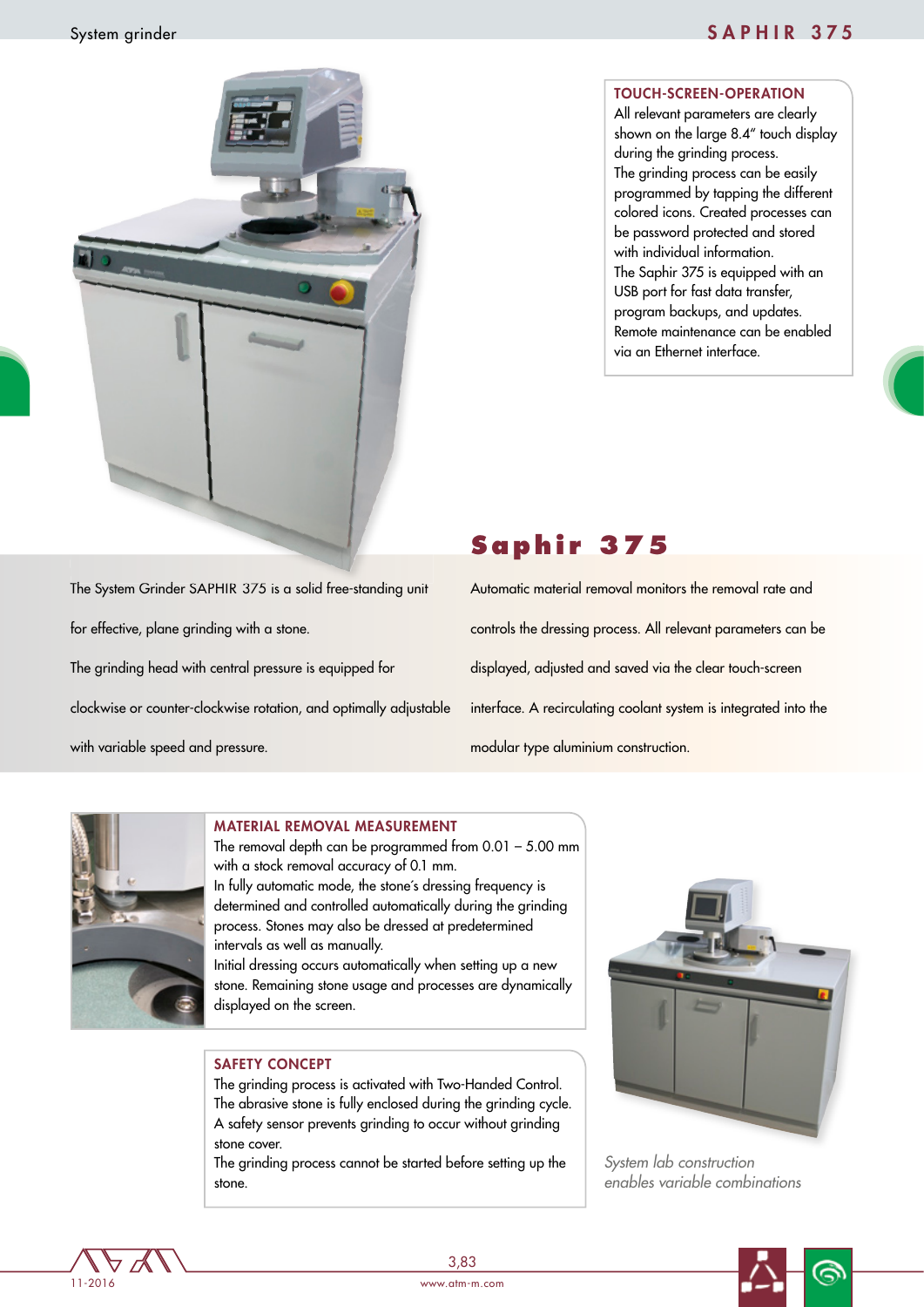## System ginder System ginder SAPHIR 375

BASIC MODULE

ෛ



## SAPHIR 375

#### Order No.: A5810290

- » free standing grinder with powerful drive
- » central pressure
- » grinding head Rubin 530 with variable speed
- » intuitive operation via Touch-Screen
- » controlled removal
- » automatic, interval controlled dressing
- » grinding disc fully enclosed during grinding
- » integrated in System Lab cabinet made of aluminium, powder coated

|                                                                |                                                                        | powder coated |                        |                                                                  |
|----------------------------------------------------------------|------------------------------------------------------------------------|---------------|------------------------|------------------------------------------------------------------|
|                                                                |                                                                        |               |                        | <b>EQUIPMENT</b>                                                 |
| <b>POWER SUPPLY</b>                                            |                                                                        |               |                        |                                                                  |
| Equipment 1                                                    | Equipment 2                                                            |               | Equipment 3            |                                                                  |
| 400 V/50 Hz (3Ph/N/PE)                                         | 480 V/60 Hz (3Ph/PE)                                                   |               | 220 V/60 Hz (3Ph/PE)   |                                                                  |
| Order No.: A5810287                                            | Order No.: A5810288                                                    |               | Order No.: A5810289    |                                                                  |
|                                                                | <b>ADAPTION FOR GRINDING STONE</b><br>Equipment1<br>Order No: A5810291 |               |                        |                                                                  |
|                                                                |                                                                        |               |                        | » adaption for ATM standard grinding stone (glued carrier plate) |
|                                                                |                                                                        |               |                        | <b>ACCESSORIES</b>                                               |
| RECIRCULATION COOLING SYSTEM WITH INSERTION MECHANISM          |                                                                        |               |                        |                                                                  |
| » 2-chamber-pvc-compartment 45 ltr.<br>» controlled by grinder |                                                                        |               |                        |                                                                  |
| 400 V/50 Hz (3Ph/N/PE)                                         | 480 V/60 Hz (3Ph/PE)                                                   |               | 220 V/60 Hz (3Ph/PE)   |                                                                  |
| Order No.: A5800484                                            | Order No.: A5800485                                                    |               | Order No.: A5800486    |                                                                  |
|                                                                | <b>BELT FILTER SYSTEM 130</b>                                          |               |                        |                                                                  |
|                                                                | » for high grinding volume<br>» incl. filter roll                      |               |                        |                                                                  |
|                                                                | 400 V/50 Hz (3Ph/PE)                                                   |               | Tank                   | 130 ltr.                                                         |
|                                                                | Order No.: A6501009                                                    |               | Filter capacity        | 30 ltr./min<br>(refering emulsion)                               |
|                                                                | 480 V/60 Hz (3Ph/PE)                                                   |               | Pump                   | $15$ ltr./min                                                    |
|                                                                | Order No.: A6501011                                                    |               | WxHxD<br>Weight $\sim$ | 607x632x1308 mm<br>90 kg                                         |
|                                                                | 220 V/60 Hz (3Ph/PE)                                                   |               |                        |                                                                  |
|                                                                | Order No.: A6501010                                                    |               |                        |                                                                  |
|                                                                | » for belt filter system please order connection-set                   |               |                        |                                                                  |

 $\overrightarrow{D}$  $11 - 2016$ 

3,84 Order No.: Z6501005

www.atm-m.com